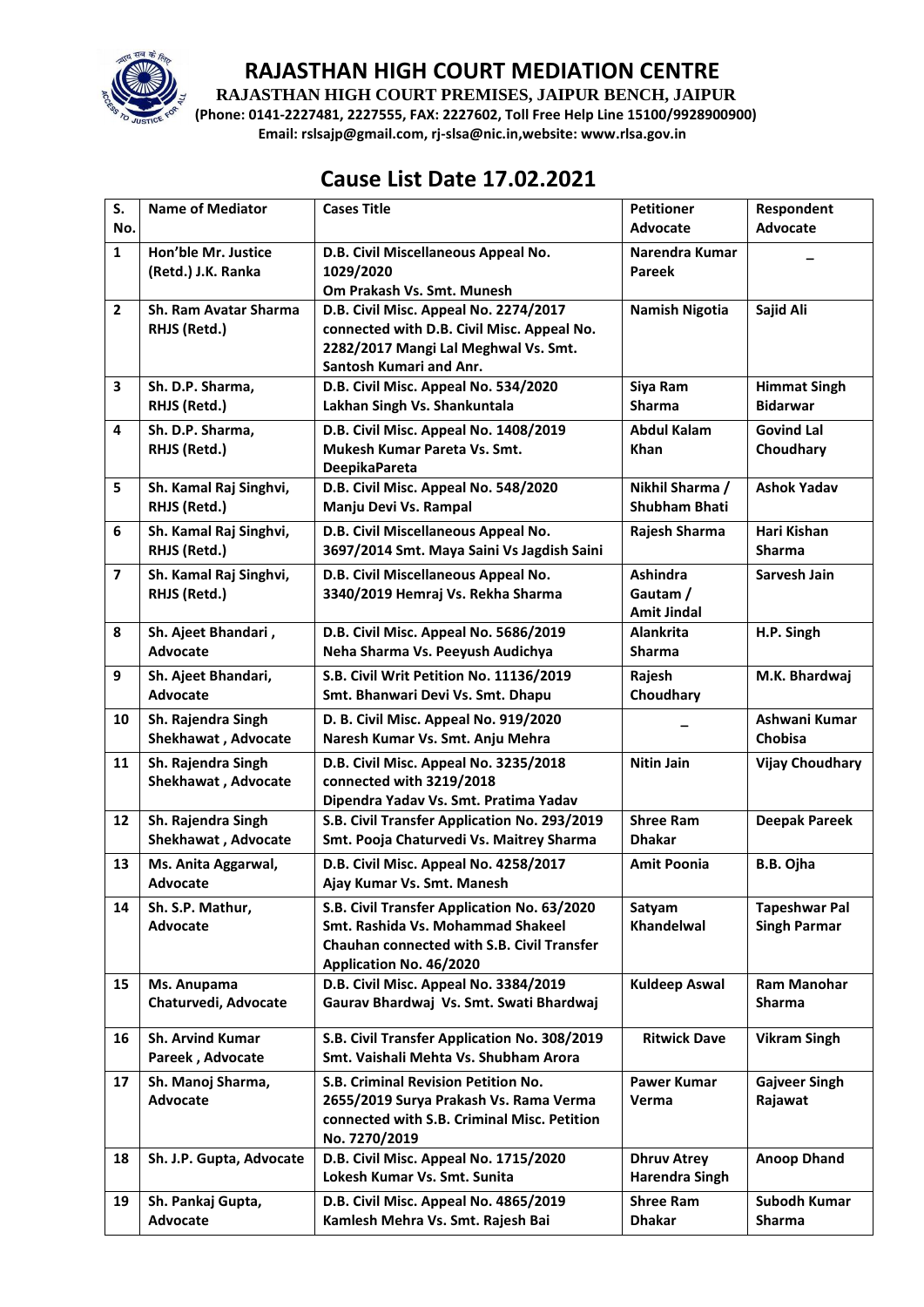

**RAJASTHAN HIGH COURT PREMISES, JAIPUR BENCH, JAIPUR**

**(Phone: 0141-2227481, 2227555, FAX: 2227602, Toll Free Help Line 15100/9928900900) Email: rslsajp@gmail.com, rj-slsa@nic.in,website: www.rlsa.gov.in**

| 20 | Sh. P.K. Kasliwal<br>Advocate | D.B. Civil Misc. Appeal No. 1044/2020<br>Ashish Sharma Vs. Smt. Sapna Sharma | <b>Abdul Majeeb</b><br>Khan | Ms. Nidhi<br>Khandelwal / |
|----|-------------------------------|------------------------------------------------------------------------------|-----------------------------|---------------------------|
|    |                               |                                                                              |                             | Satvam                    |
|    |                               |                                                                              |                             | Khandelwal                |

**Learned Advocates are requested to get such matters referred to Mediation Centre, which in their opinion can be mutually settled by the parties on persuasion by trained Mediators, especially the matters arising out of matrimonial/ family disputes – divorce petitions, maintenance, custody of children, suit for injunction and/or declaration, partition, specific performance, recovery of possession, money suits, disputes between the landlord and tenant, Negotiable Instruments Act, Company matters and the matters of like nature. Learned Advocates may also provide the list of such cases to the Registrar (Judicial) Hon'ble Rajasthan High Court, Bench at Jaipur.** 

**By Order** 

**(Vikash Kumar Khandelwal) Special Secretary (Mediation & Arbitration) Rajasthan State Legal Services Authority Jaipur**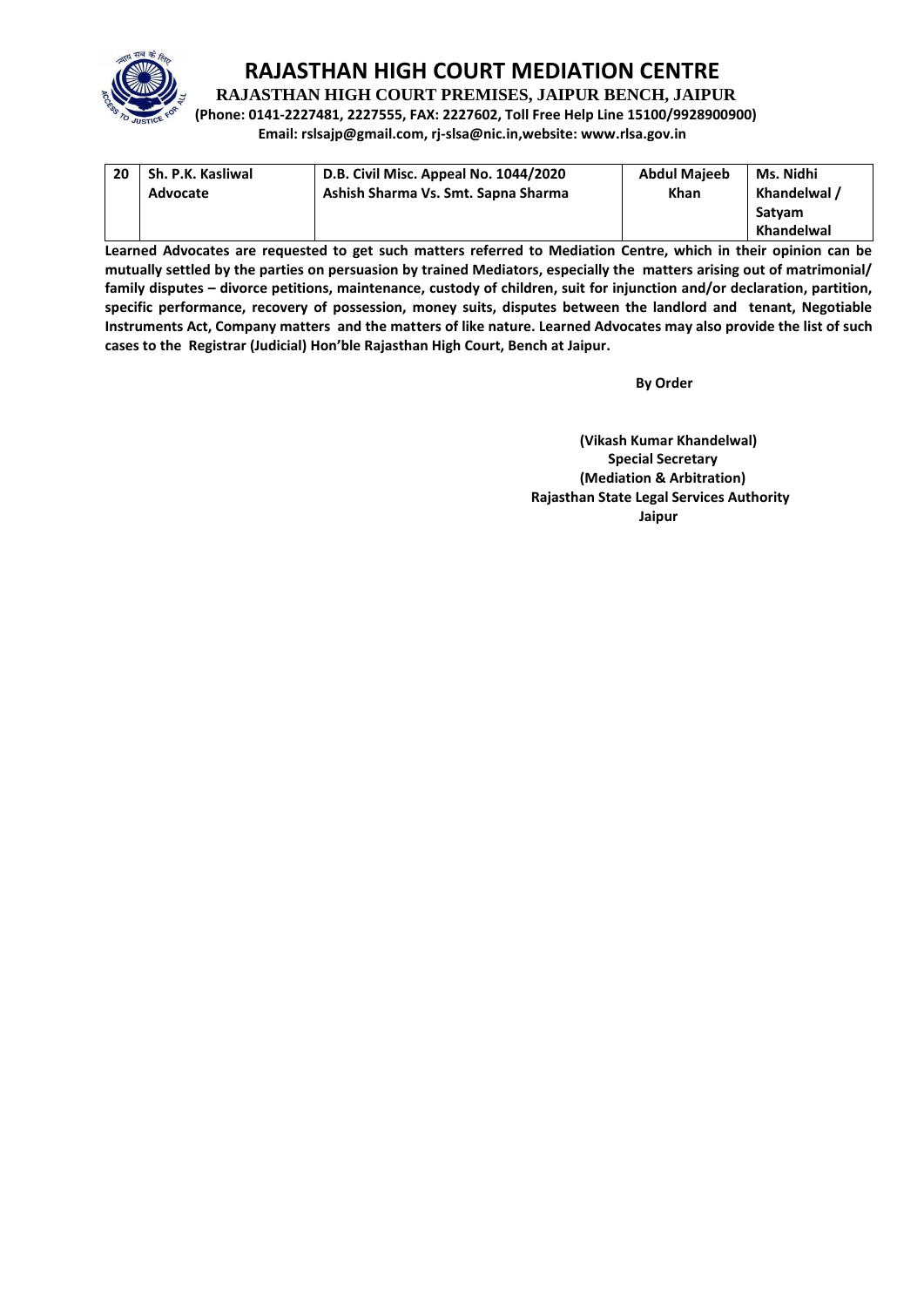

**RAJASTHAN HIGH COURT PREMISES, JAIPUR BENCH, JAIPUR**

**(Phone: 0141-2227481, 2227555, FAX: 2227602, Toll Free Help Line 15100/9928900900) Email: rslsajp@gmail.com, rj-slsa@nic.in,website: www.rlsa.gov.in**

## **Cause List Date 18.02.2021**

| S.                      | <b>Name of Mediator</b>  | <b>Cases Title</b>                                                   | <b>Petitioner</b>            | Respondent              |
|-------------------------|--------------------------|----------------------------------------------------------------------|------------------------------|-------------------------|
| No.                     |                          |                                                                      | Advocate                     | <b>Advocate</b>         |
| $\mathbf{1}$            | Hon'ble Mr. Justice      | PIM Application No. 22/2020 M/s Majbat                               | Dr. P.C. Jain                | Lokesh Gaur /           |
|                         | (Retd.) J.K. Ranka       | Tea Estate Ltd. Vs. State of Rajasthan & Ors.                        |                              | Prashant                |
|                         |                          |                                                                      |                              | Vasistha                |
| $\overline{2}$          | Hon'bleMr. Justice       | D.B. Civil Misc. Appeal No. 3249/2019 Neetu                          | S.S. Rathore                 | <b>Ankit Agarwal</b>    |
|                         | (Retd.) J.K. Ranka       | Rajora Vs. Rajesh Pahadia                                            |                              |                         |
|                         |                          |                                                                      |                              |                         |
| 3                       | <b>Ms. Chandra Kanta</b> | S.B. Civil Misc. Appeal No. 5213/2019 &                              | <b>Kapil Gupta</b>           | Dr. Mithlesh            |
|                         | Gupta, RHJS (Retd.)      | 5214/2019 Priyanka Devi Vs. Vikas Sharma                             |                              | <b>Kumar</b>            |
| 4                       | Sh. G.P. Pandey,         | D.B. Civil Misc. Appeal No. 3008/2019                                | <b>Rakesh Trivedi</b>        | <b>Anurag Mathur</b>    |
|                         | RHJS (Retd.)             | Ravi Kumar @ Ravindra Dagdi Vs. Smt.                                 |                              |                         |
|                         |                          | Pramila @ Parmeshwari                                                |                              |                         |
|                         |                          |                                                                      |                              |                         |
| 5                       | Sh. J.P. Goyal,          | S.B. Civil Writ Petition No. 16016/2018                              | Laxmikant                    | <b>Mohit Gupta</b>      |
|                         | Sr. Advocate             | Mukesh Vs. Durga                                                     | <b>Sharma</b>                |                         |
| 6                       | Smt. Madhuri Singh,      | D.B. Civil Misc. Appeal No. 5127/2019                                | Rajeev Bhushan               | Naina Saraf             |
|                         | Advocate                 | Veerbhan Singh Vs. Dr. Sonal Talpada                                 | <b>Bansa</b>                 |                         |
|                         |                          |                                                                      |                              |                         |
| $\overline{\mathbf{z}}$ | Smt. Madhuri Singh,      | D.B. Civil Misc. Appeal No. 5060/2018                                | Laxmikant                    | K.C. Sharma             |
|                         | Advocate                 | Dhanchiti Bai Vs Harishankar                                         | <b>Sharma</b>                |                         |
|                         |                          |                                                                      |                              |                         |
| 8                       | Sh. Rajkumar Yadav,      | D.B. Civil Misc. Appeal No. 6478/2019                                | <b>Rahul Sharma</b>          | Devendra Kumar          |
|                         | Advocate                 | Omwati Vs. Mukesh Kumar Kushwah                                      |                              | Chauhan                 |
| 9                       | Sh. Rajkumar Yadav,      | S.B. Civil Transfer Application No. 44/2019                          | <b>Subhash Sharma</b>        | <b>Lokesh Parihar</b>   |
|                         | <b>Advocate</b>          | Smt. Laxmi @ Pinki Vs. Gulabchand@Sunil                              |                              |                         |
|                         |                          |                                                                      |                              |                         |
| 10                      | Sh. S.P. Mathur,         | D.B. Civil Misc. Appeal No. 456/2020                                 | Ajay Kumar Jain              |                         |
|                         | <b>Advocate</b>          | Smt. Shivani Koolwal Vs. Naveen Koolwal                              |                              |                         |
| 11                      | Sh. Ankur Rustogi,       | D.B. Civil Misc. Appeal No. 4325/2017 Laxmi                          | C.P. Sharma                  | <b>Ajit Singh Lunia</b> |
|                         | <b>Advocate</b>          | Devi Vs. BabuLal Sharma                                              |                              |                         |
|                         |                          |                                                                      |                              |                         |
| 12                      | Ms. Anupama              | S.B. Civil Misc. Appeal No. 2109/2019                                | <b>Dharam Veer</b>           | Subhash Sharma          |
|                         | Chaturvedi, Advocate     | Ashram Vs. Smt. Sunita                                               | <b>Tholia</b>                |                         |
| 13                      | Smt. Alka Bhatnagar,     | S.B. Criminal Misc. Petition No. 5626/2019                           | <b>Manak Chand</b>           | Laxmikant               |
|                         | Advocate                 | Rishu Chaudhary Vs. State of Rajasthan                               | Jain                         | Sharma                  |
|                         |                          | connected with S.B. Criminal Misc. (Petition)                        |                              |                         |
|                         |                          | No. 5601/2019, 5632/2019, 5633/2019,                                 |                              |                         |
|                         |                          | 5654/2019, 5657/2019 & 5662/2019                                     |                              |                         |
|                         |                          |                                                                      |                              |                         |
| 14                      | Sh. Vikas Jain, Advocate | S.B. Criminal Misc. (Petition) No. 6986/2019                         | <b>Anil Upman</b>            | Jainendra Jain          |
|                         |                          |                                                                      |                              |                         |
|                         |                          | Laxman Soni Vs. State of Rajasthan                                   | <b>Tarun Kumar</b>           |                         |
| 15                      | Sh. Vikas Jain Advocate  | S.B. Civil Transfer Application No. 742/2017                         | Mishra<br><b>Kapil Gupta</b> | L.L. Gupta              |
|                         |                          | Majid Khan Vs. Mijjaj and Anr.                                       |                              |                         |
|                         |                          |                                                                      |                              |                         |
| 16                      | Ms. Archana Mantri,      | S.B. Civil First Appeal No. 212/2011 with                            | Rani Bhandari                | <b>Aditya Mathur</b>    |
|                         | Adovate                  | 51/2012 Surendra Kumar and Ors. Vs<br><b>Jugendra Kumar and Ors.</b> |                              |                         |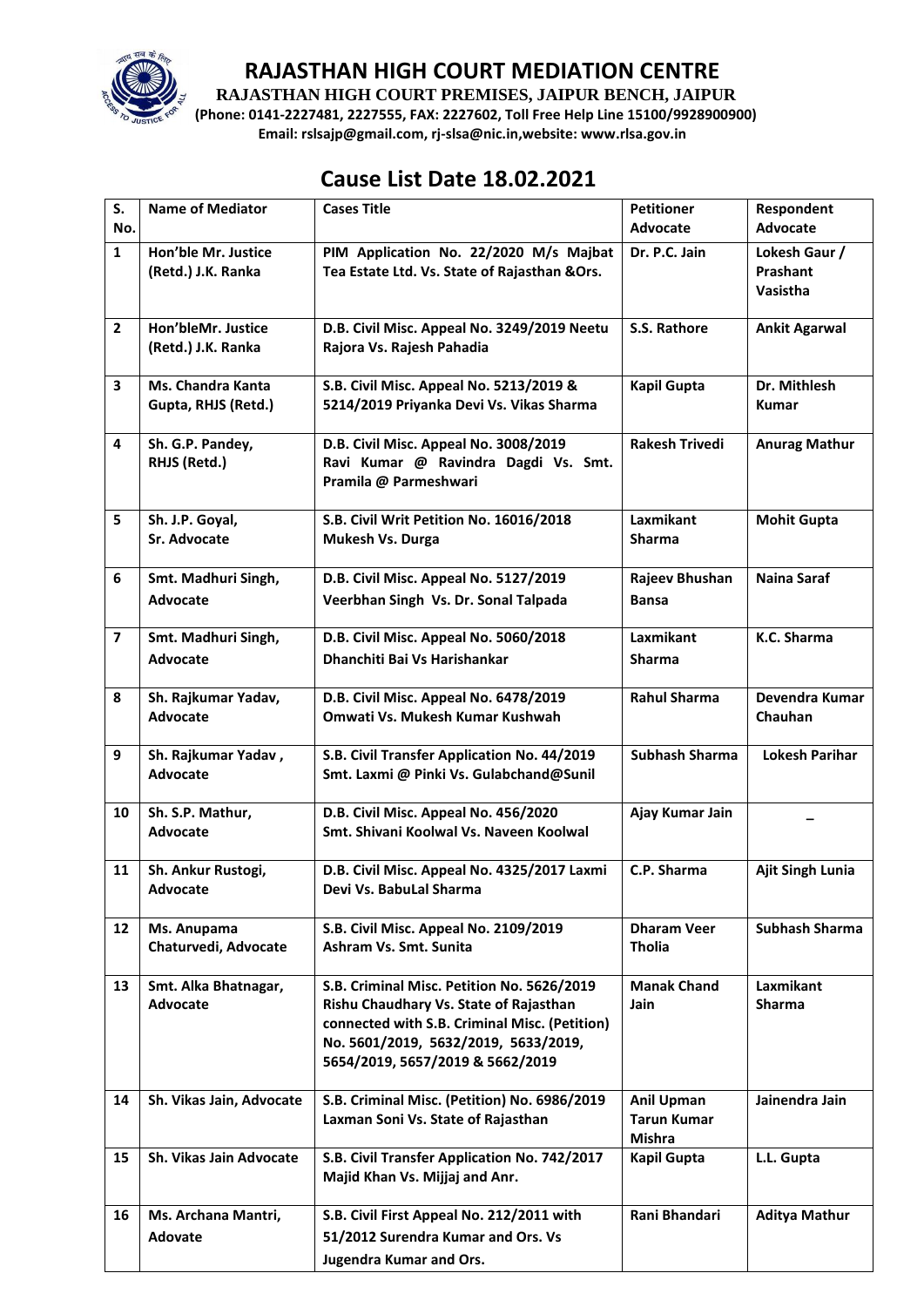

**RAJASTHAN HIGH COURT PREMISES, JAIPUR BENCH, JAIPUR**

**(Phone: 0141-2227481, 2227555, FAX: 2227602, Toll Free Help Line 15100/9928900900)**

**Email: rslsajp@gmail.com, rj-slsa@nic.in,website: www.rlsa.gov.in**

|  | PIM Application No. 22/2021                 | <b>Abhisar Bhanu</b> |  |
|--|---------------------------------------------|----------------------|--|
|  | M/s Indargo Foods Pvt. Ltd. Vs. Vikas Kalra |                      |  |

**Learned Advocates are requested to get such matters referred to Mediation Centre, which in their opinion can be mutually settled by the parties on persuasion by trained Mediators, especially the matters arising out of matrimonial/ family disputes – divorce petitions, maintenance, custody of children, suit for injunction and/or declaration, partition, specific performance, recovery of possession, money suits, disputes between the landlord and tenant, Negotiable Instruments Act, Company matters and the matters of like nature. Learned Advocates may also provide the list of such cases to the Registrar (Judicial) Hon'ble Rajasthan High Court, Bench at Jaipur.** 

**By Order** 

**(Vikash Kumar Khandelwal) Special Secretary (Mediation & Arbitration) Rajasthan State Legal Services Authority Jaipur**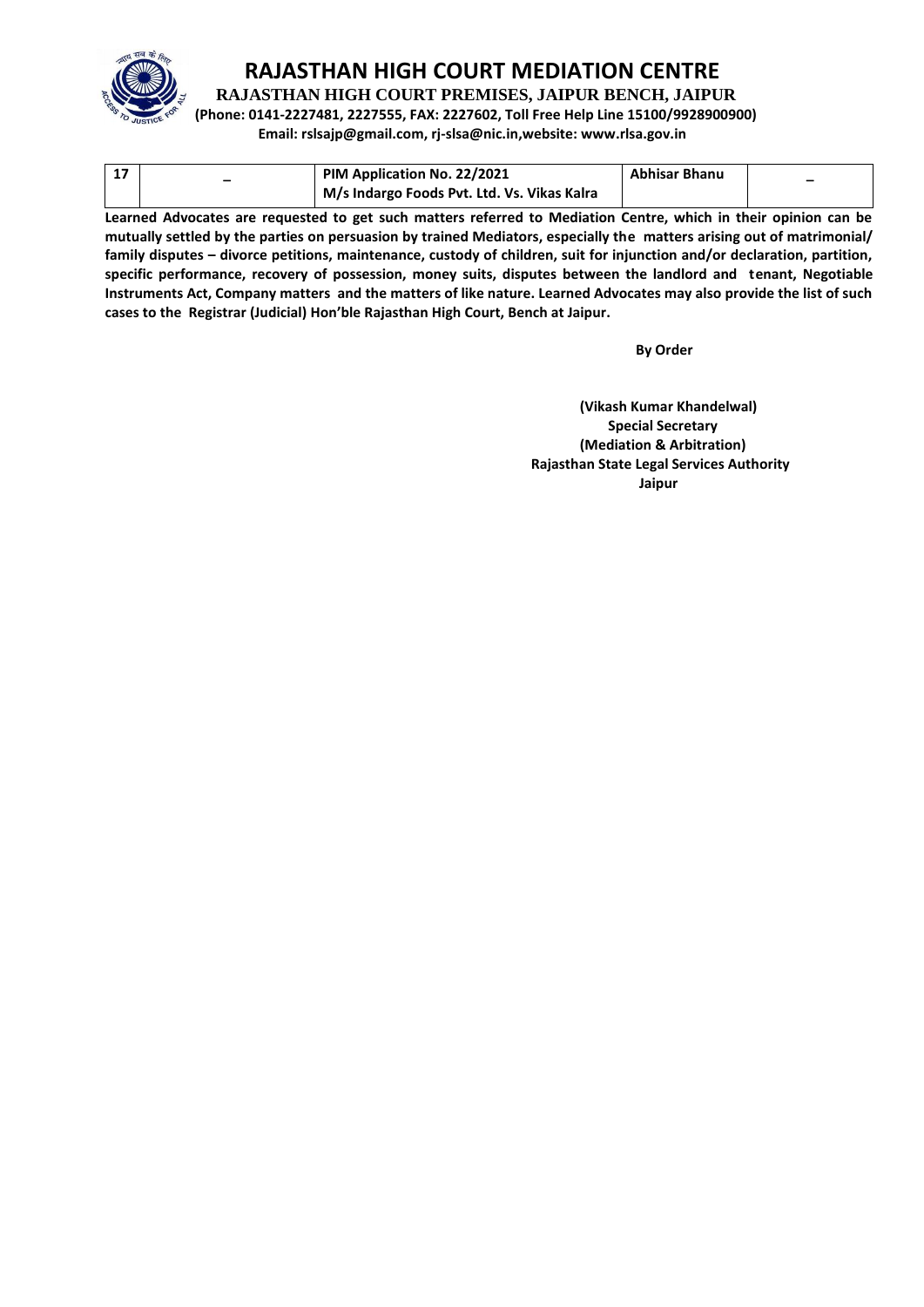

**RAJASTHAN HIGH COURT PREMISES, JAIPUR BENCH, JAIPUR**

**(Phone: 0141-2227481, 2227555, FAX: 2227602, Toll Free Help Line 15100/9928900900) Email: rslsajp@gmail.com, rj-slsa@nic.in,website: www.rlsa.gov.in**

## **Cause List Date 19.02.2021**

| S.<br>No.               | <b>Name of Mediator</b>                                         | <b>Cases Title</b>                                                                                            | <b>Petitioner</b><br><b>Advocate</b>         | Respondent<br>Advocate                       |
|-------------------------|-----------------------------------------------------------------|---------------------------------------------------------------------------------------------------------------|----------------------------------------------|----------------------------------------------|
| $\mathbf{1}$            | Hon'ble Mr. Justice<br>(Retd.) Prashant Kumar<br><b>Agarwal</b> | S.B. Criminal Misc. Bail Application No.<br>3222/2020 Nitesh Kumar Soni Vs. State of<br>Rajasthn              | <b>Subhash Chand</b><br><b>Khandelwal</b>    | R.B. Sharma<br>Ganthola                      |
| $\overline{2}$          | Hon'ble Mr. Justice<br>(Retd.) Prashant Kumar<br><b>Agarwal</b> | S.B. Cr. Misc. Petition No. 6628/2016 with<br>5894/2016 & 227/2017 Renu@Munnu Vs<br><b>State of Rajasthan</b> | Jaikishan Yogi,<br>S.K. Saxena               | M.K. Kaushik                                 |
| 3                       | Hon'ble Mr Justice<br>(Retd.) D.C. Somani                       | S.B. Civil First Appeal No. 760/2018 Sulla &<br>Ors. Vs. Firm Sardari Lal Kalicharan                          | <b>Manu Bhargav</b><br>Lokesh Gupta          | Dr. Prakash<br><b>Chand Jain</b>             |
| 4                       | Hon'ble Mr. Justice<br>(Retd.) D.C. Somani                      | S.B. Civil Writ Petition No. 15407/2019<br>Khalid Allarakha Vs. Ayub Allarakha                                | Amitabh Jatav                                | Manoj Kumar<br><b>Bhardwaj</b>               |
| 5                       | Sh. Sageer Ahamad,<br><b>Advocate</b>                           | D.B. Civil Misc. Appeal No. 4927/2019<br>MamtaKhoda Vs. Akshya Kumar Badgujar                                 | Vishnu Shankar<br>Dadaya                     | Sarfaraz Haider<br><b>Khan</b>               |
| 6                       | Sh. Sageer Ahamed,<br><b>Advocate</b>                           | D.B. Civil Misc. Appeal No. 2645/2017<br>Parmanand Alias Pappu Vs. Ponnamma                                   | <b>Vijay Choudhary</b>                       | <b>Manish Sharma</b>                         |
| $\overline{\mathbf{z}}$ | Smt. Nirmala Sharma,<br><b>Advocate</b>                         | S.B. Criminal Misc. Petition No. 8223/2018<br>Bhavik Bharat Shah & Ors. Vs. State of<br>Rajasthan             | Raunaksinghvi                                | <b>Divyesh</b><br>Maheshwari                 |
| 8                       | <b>Sh. Satish Kumar</b><br>Awasthi, Advocate                    | D.B. Civil Misc. Appeal No. 3217/2018<br>Rajkumar Vs. Smt. Savita Maheshwari                                  | <b>Mukesh Sharma</b>                         | <b>Mayank Kumar</b><br>Choudhary             |
| 9                       | Sh. Pankaj Gupta,<br><b>Advocate</b>                            | D.B. Civil Misc. (Matrimonial) Appeal No.<br>3639/2019 with 3545/2019<br>Siddhant Sharma Vs Tanu Sharma       | <b>Sandeep Pathak</b><br>Sonia Shandilya     | Shovit Jhajharia                             |
| 10                      | Sh. Ravi Bhojak,<br><b>Advocate</b>                             | D.B. Civil Miscellaneous Appeal No.<br>6181/2019 Kuldeep Singh Vs. Seema Kanwar<br>@ Kheem Kanwar             | <b>Uday Shankar</b><br>Acharya               | Dhanraj Bhaskar                              |
| 11                      | Sh. Ravi Bhojak,<br><b>Advocate</b>                             | S.B. Civil Transfer Application No. 198/2019<br>Varsha Mahawar Vs. Preetam Verma                              | Abhilasha<br>Sharma,<br><b>Roshan Sharma</b> | Sudhir Jain,<br><b>Bheem Singh</b><br>Meena  |
| 12                      | Sh. Ashok Sharma,<br><b>Advocate</b>                            | S.B. Criminal Misc. Petition No. 6224/2017<br>Babulal and Ors. Vs. State of Raj and Anr.                      | <b>Amir Aziz</b>                             | Virendra Singh,<br>Masroodeen<br><b>Khan</b> |
| 13                      | Ms. Alka Bhatnagar,<br>Advocate                                 | D.B. Civil Misc. Appeal No. 5351/2019 Chavi<br><b>Gupta Vs. Nishant Gupta</b>                                 | <b>Rinesh Kumar</b><br>Gupta                 | M.M. Ranjan                                  |
| 14                      | Sh. Ashwani Chobisa,<br><b>Advocate</b>                         | S.B. Civil Writ Petition No. 21851/2018<br>Aashish Joshi Vs Ritu Joshi                                        | Aakash Gupta                                 | <b>Manish Sharma</b><br>Lakshya Pareek       |
| 15                      | Sh. G.K. Garg,<br>Sr. Advocate                                  | D.B. Civil Misc. Appeal No. 1445/2019<br>Hariom Singh Vs. Smt. Nishi                                          | Samarth<br><b>Sharma</b>                     | Naseemuddin<br>Qazi                          |
| 16                      | Sh. Shashi Bhushan<br>Gupta, Advocate                           | S.B. Civil Transfer Application No. 211/2019<br>Asha Liwariya Vs. Gajendra                                    | Saurabh Jain                                 | <b>Manak Chand</b><br>Jain                   |
| 17                      |                                                                 | Application No. 88/2020<br><b>PIM</b><br>Gulshan<br>Fashions Vs. M. Retail & Anr.                             | <b>Jitendra</b><br><b>Mitrucka</b>           |                                              |
| 18                      |                                                                 | PIM Application No. 151/2020<br>Shri Vaibhav Meta Cast Private Limited Vs.<br><b>Balaji Stone Crusher</b>     | <b>Anand Sharma</b>                          | <b>Virendra Singh</b><br>Choudhary           |